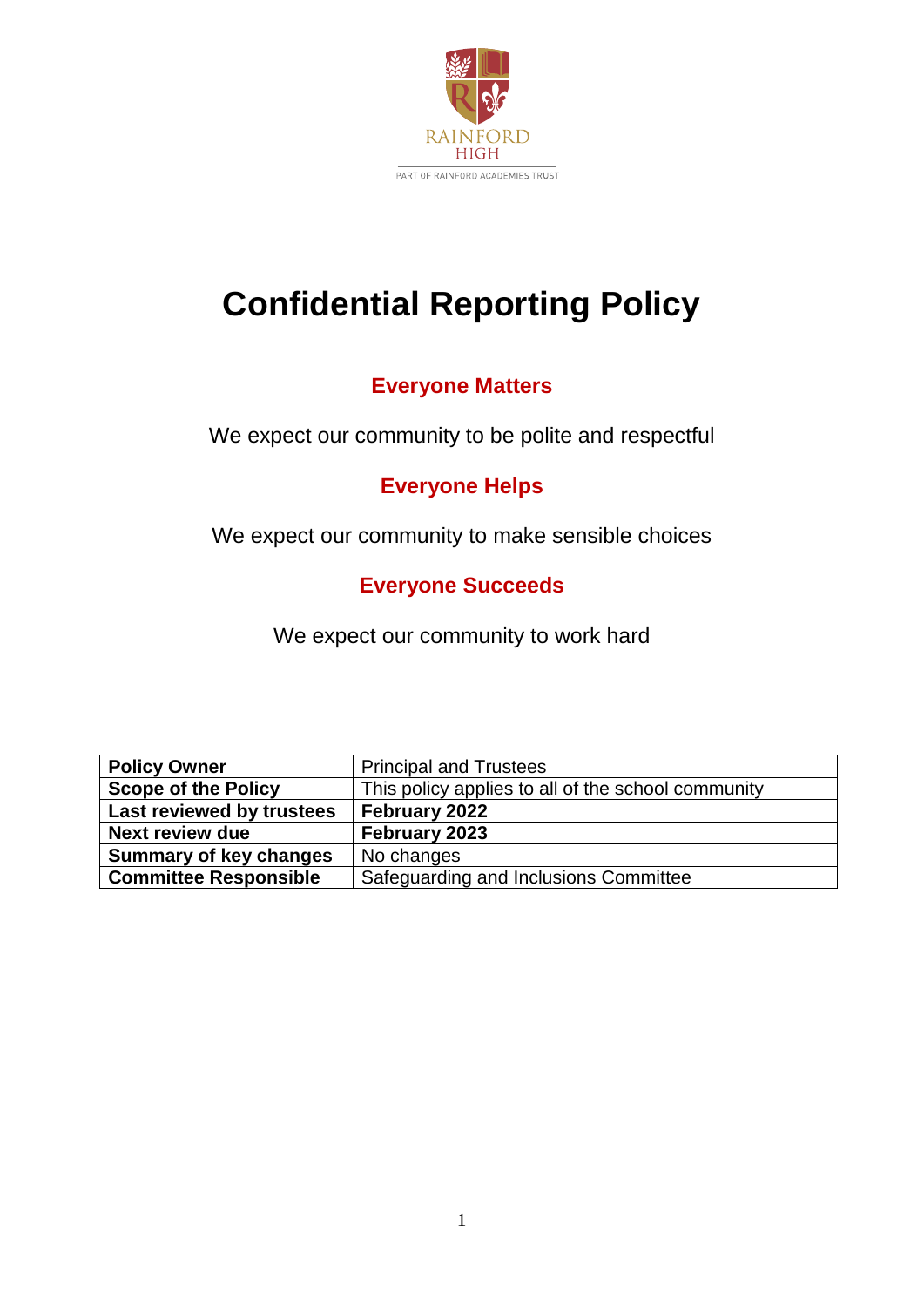# **1. PREAMBLE**

- 1.1 Employees are often the first to realise that there may be something seriously wrong within the school. However, they may not express their concerns because they feel that speaking up would be disloyal to their colleagues or to the school. They may also fear harassment or victimisation. In these circumstances it may be easier to ignore the concern rather than report what may just be a suspicion of malpractice.
- 1.2 The school is committed to the highest possible standards of openness, probity and accountability. In line with that commitment we expect employees and others that we deal with, who have serious concerns about any aspect of the school to come forward and voice those concerns. It is recognised that most cases will have to proceed on a confidential basis.
- 1.3 This policy makes it clear that you can do so without fear of victimisation, subsequent discrimination or disadvantage. This Confidential Reporting Policy is intended to encourage and enable employees to raise serious concerns within the school rather than overlooking a problem or "blowing the whistle" outside.
- 1.4 The policy applies to all employees and those contractors working for the Local Authority on school premises. It also covers suppliers and those providing service under a contract with the school in their own premises.
- 1.5 These procedures are in addition to the school's complaints procedures.
- 1.6 This policy has been discussed with the relevant trade unions and professional organisations and has their support.

# **2. AIMS AND SCOPE OF THIS POLICY**

- 2.1 This policy aims to:
	- **Encourage you to feel confident in raising concerns and to question and act upon** concerns about practice.
	- Provide avenues for you to raise those concerns and receive feedback on any action taken.
	- Ensure that you receive a response to your concerns and that you are aware of how to pursue them if you are not satisfied.
	- Reassure you that you will be protected from possible reprisals of victimisation if you have a reasonable belief that you have made any disclosure in good faith.
- 2.2 There are existing procedures in place to enable you to lodge a grievance relating to your own employment. The Confidential Reporting Policy is intended to cover major concerns that fall outside the scope of other procedures. These include:
	- Conduct which is an offence or a breach of law
	- Disclosures relating to miscarriages of justice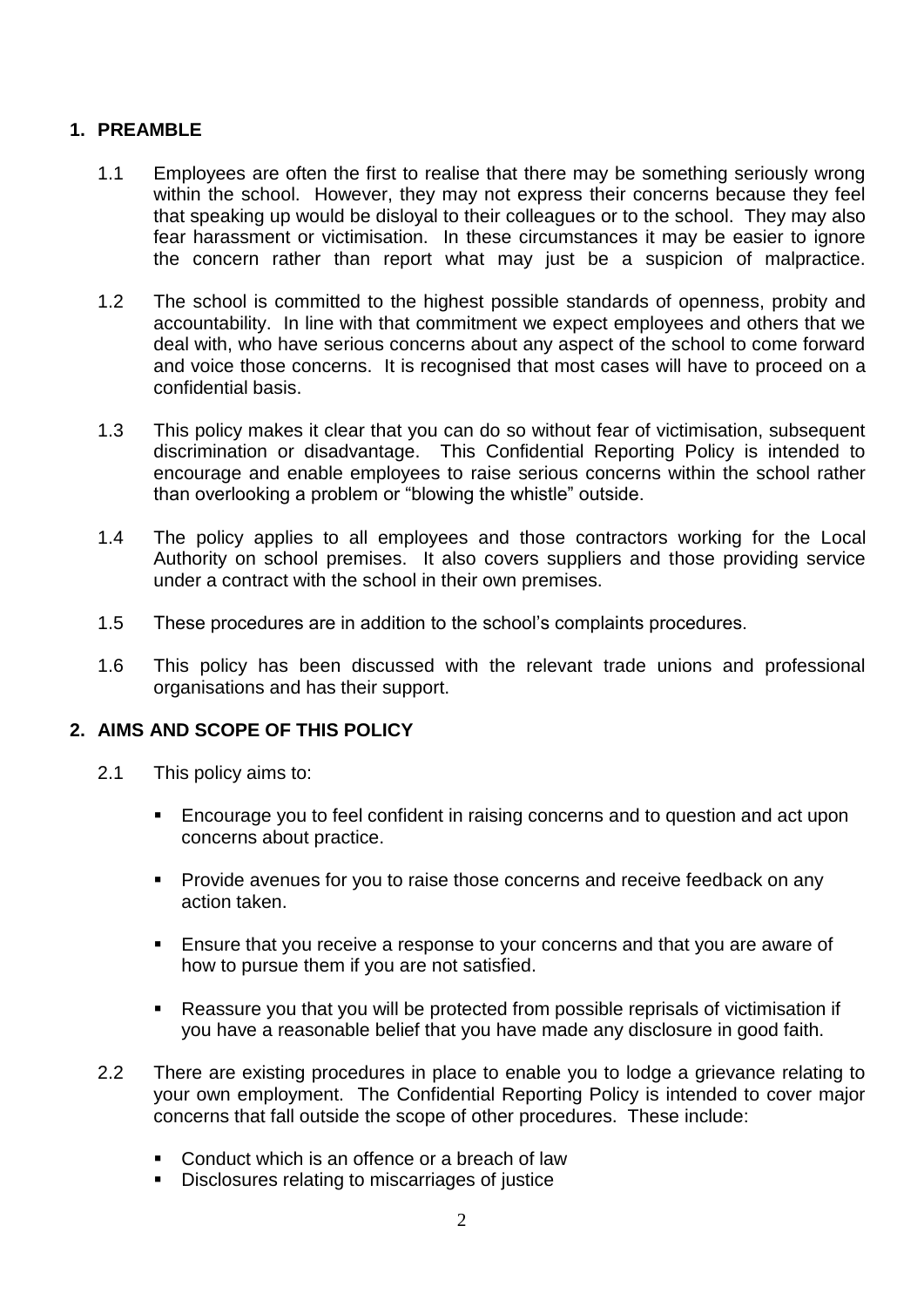- Health and safety risks, including risks to the public as well as other employees
- Damage to the environment
- The unauthorised use of public funds
- Possible fraud and corruption
- Sexual or physical abuse of clients
- Other unethical conduct, or
- Concealment of the above.
- 2.3 Thus, any serious concerns that you have about any aspect of service provision or the conduct of Members of the School Community, can be reported under the Confidential Reporting Policy. This may be about something that:
	- Makes you feel uncomfortable in terms of known standards, your experience or the standards you believe the School subscribes to: or
	- Is against the School's Policies, or
	- Falls below established standards of practice; or
	- Amount to improper conduct.
- 2.4 This policy does **not** replace the St Helens Corporate Complaints Procedures.

#### **3. SAFEGUARDS**

- 3.1 The school is committed to good practice and high standards and wants to be supportive of all staff.
- 3.2 The school recognises that the decision to report a concern can be a difficult one to make. If what you are saying is true, you should have nothing to fear, because you will be doing your duty to your employer and those for whom you are providing a service.
- 3.3 The school will not tolerate any harassment or victimisation (including informal pressures) and will take appropriate action to protect you when your raise a concern in good faith. This would include taking action against anyone who harassed or victimised you.
- 3.4 Any investigation into allegations of potential malpractice will not influence, or be influenced, by any disciplinary or redundancy procedures that already affect you.

#### **4. CONFIDENTIALITY**

4.1 All concerns will be treated in confidence and every effort will be made not to reveal your identify if you so wish. The identity of the complainant will not be revealed to the person(s) complained about unless this is incompatible with a proper investigation. At the appropriate time, however, you may need to come forward as a witness.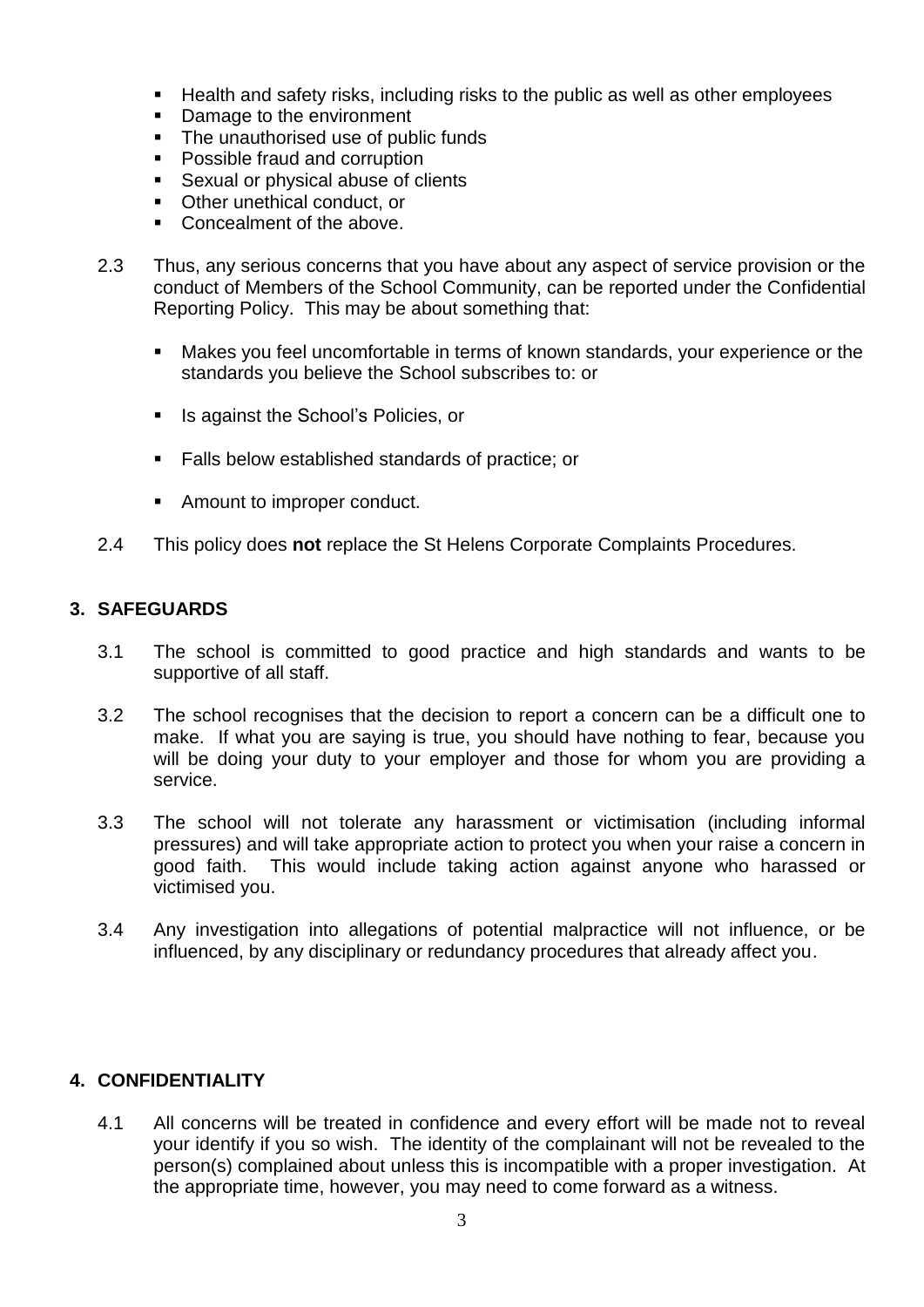# **5. ANONYMOUS COMPLAINTS**

- 5.1 This policy encourages you to put your name to your allegation whenever possible.
- 5.2 Concerns expressed anonymously are much less powerful but will be considered at the discretion of the Principal.
- 5.3 In exercising this discretion the factors to be taken into account would include:
	- The seriousness of the issues raised
	- The credibility of the concern, and
	- The likelihood of confirming the allegation from attributable sources.
- 5.4 Where the school decides to pursue an anonymous complaint it will be the subject of action as identified in Section 8.

#### **6. UNTRUE ALLEGATIONS**

6.1 If you make an allegation in good faith, but it is not confirmed by the investigation, no action will be taken against you. If, however, you make an allegation frivolously, maliciously or for personal gain, disciplinary action may be taken against you.

#### **7. HOW TO RAISE A CONCERN**

- 7.1 As a first step, you should normally raise concerns with your immediate line manager or their line manager. This depends, however, on the seriousness and sensitivity of the issue involved and who is suspected of the malpractice. If you are in doubt you can approach the Director of Children and Young People's Services Tel: 01744 455321, or a School Trustee.
- 7.2 However, the important thing is that you raise your concern and therefore you can raise concerns with any senior manager in the organisation with whom you feel comfortable.
- 7.3 Concerns may be raised verbally or in writing. Staff who wish to make a written report are invited to use the following format:
	- The background and history of the concern (giving relevant dates)
	- **EXTE:** The reason why you are particularly concerned about the situation
- 7.4 The earlier you express the concern, the easier it is to take action.
- 7.5 Although you are not expected to prove beyond doubt the truth of an allegation, you will need to demonstrate to the person contacted that there are reasonable grounds for your concern.
- 7.6 You may find it easier to consider discussing your concern with a colleague first and you may find it easier to raise the matter if there are two or more of you who have had the same experience or concerns.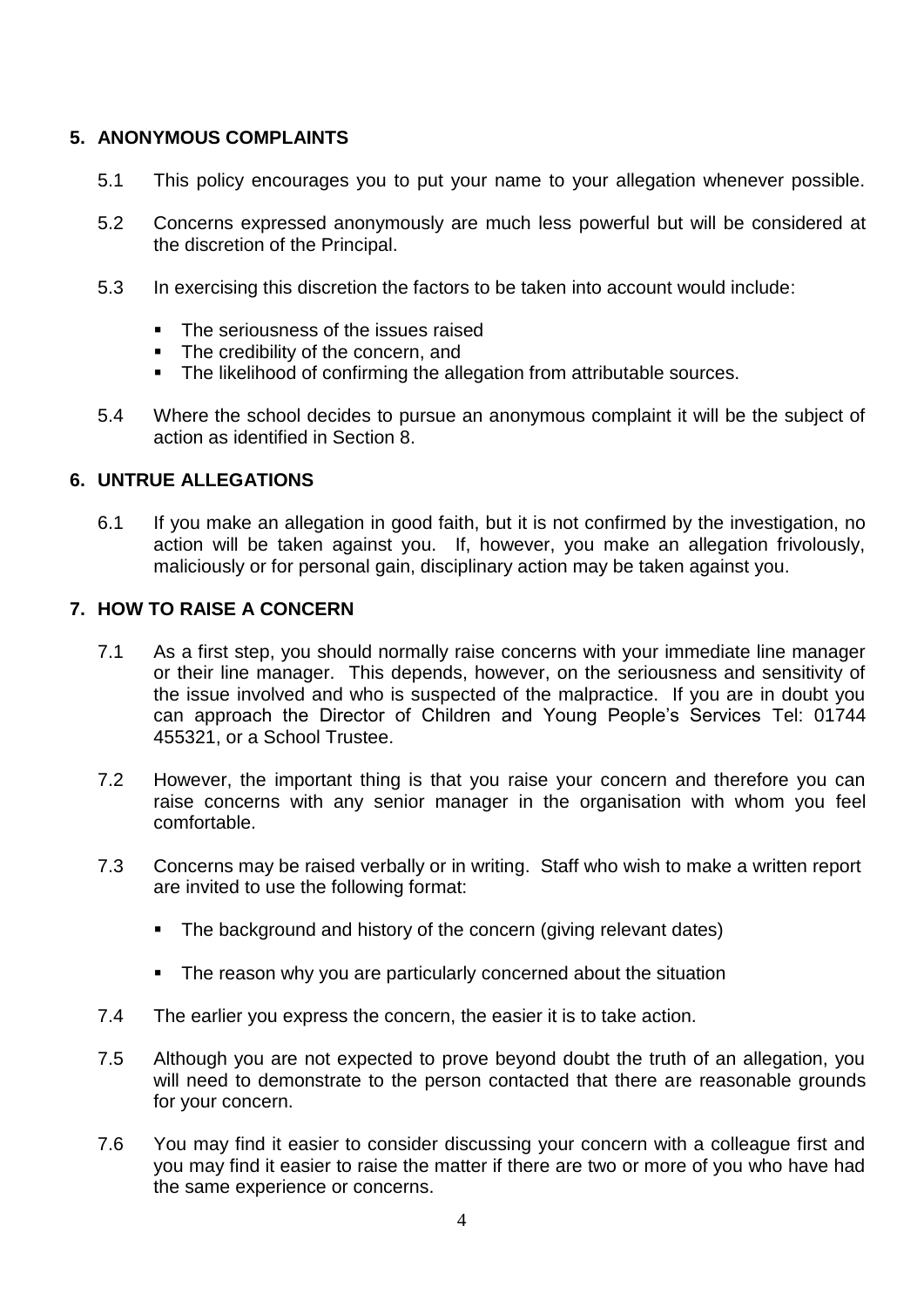## **8. HOW THE SCHOOL WILL RESPOND**

- 8.1 The school will respond to your concerns. Do not forget that testing out your concerns is not the same as either accepting or rejecting them.
- 8.2 Where appropriate, the matters raised may:
	- Be investigated by Management, Internal Audit or through the disciplinary process be referred to the School Governing Body
	- Be referred to the Police
	- Be referred to the External Auditor
	- Form the subject of an independent inquiry by the Human Resources Department
- 8.3 In order to protect individuals and those accused of misdeeds or possible malpractice, initial inquiries will be made to decide whether an investigation is appropriate and, if so, what form it should take. The overriding principle which the school will have in mind is the public interest.
- 8.4 Some concerns may be resolved by agreed action without the need for investigation. If urgent action is required this will be taken before any investigation is conducted.
- 8.5 Within ten working days of a concern being raised, the person with whom you raised your concern will write to you:
	- Acknowledging that the Concern has been received
	- Indicating how it is proposed to deal with the matter
	- Giving an estimate of how long it will take to provide a final response
	- Telling you whether any initial inquiries have been made
	- Supplying you with information on staff support mechanisms, and
	- **EXECT** Telling you whether further investigations will take place and, if not, why not.
- 8.6 The amount of contact between the person considering the issues and you will depend on the nature of the matters raised, the potential difficulties involved and the clarity of the information provided. If necessary, the school will seek further information from you.
- 8.7 Where any meeting is arranged, off site if you so wish, you can be accompanied by a union or professional association representative or a friend.
- 8.8 The school will take steps to minimise any difficulties which you may experience as a result of raising a concern. For instance, if you are required to give evidence in